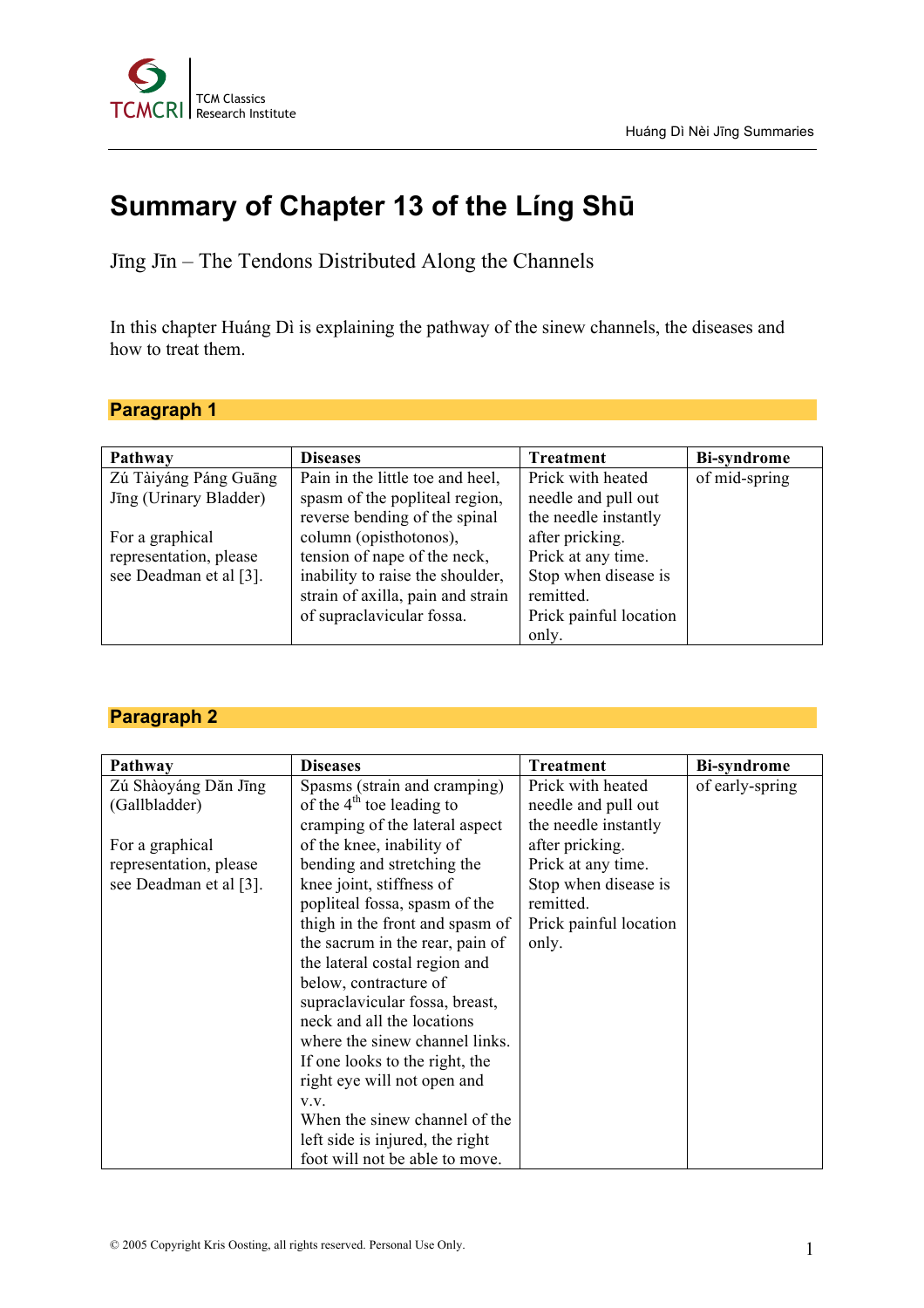

Huáng Dì Nèi Jīng Summaries

## **Paragraph 3**

| Pathway                | <b>Diseases</b>                   | <b>Treatment</b>       | <b>Bi-syndrome</b> |
|------------------------|-----------------------------------|------------------------|--------------------|
| Zú Yángmíng Wèi Jīng   | Pain in middle toe and tibia,     | Use horse fat.         | of late-spring     |
| (Stomach)              | contracture of dorsum of foot,    | See also [2: 584].     |                    |
|                        | spasm of femoral rectus           |                        |                    |
| For a graphical        | muscle, swelling of frontal       | Prick with heated      |                    |
| representation, please | part of thigh, swelling of        | needle and pull out    |                    |
| see Deadman et al [3]. | scrotum, abdominal sinew          | the needle instantly   |                    |
|                        | spasm that extends to             | after pricking.        |                    |
|                        | supraclavicular region and        | Prick at any time.     |                    |
|                        | cheek, sudden deviation of        | Stop when disease is   |                    |
|                        | mouth, [if cold] inability to     | remitted.              |                    |
|                        | close eye, [if hot] eyes will not | Prick painful location |                    |
|                        | open.                             | only.                  |                    |
|                        | If cheek sinew has cold, it will  |                        |                    |
|                        | be tense and pull the cheek,      |                        |                    |
|                        | and mouth will not be able to     |                        |                    |
|                        | shut when opened.                 |                        |                    |
|                        | If there is heat, sinews become   |                        |                    |
|                        | flaccid and deviation of          |                        |                    |
|                        | mouth.                            |                        |                    |

## **Paragraph 4**

| Pathway                | <b>Diseases</b>                | <b>Treatment</b>       | <b>Bi-syndrome</b> |
|------------------------|--------------------------------|------------------------|--------------------|
| Zú Tàiyīn Pí Jīng      | Pain in big toe and inner      | Use horse fat.         | of mid-autumn      |
| (Spleen)               | ankle, pain and cramping       | See also [2: 584].     |                    |
|                        | along the course of the        |                        |                    |
| For a graphical        | channel, pain of medial thigh  | Prick with heated      |                    |
| representation, please | that reaches the inguinal      | needle and pull out    |                    |
| see Deadman et al [3]. | region, twisting pain of       | the needle instantly   |                    |
|                        | genitals that may reach the    | after pricking.        |                    |
|                        | naval, hypochondria, the       | Prick at any time.     |                    |
|                        | lateral sides of the chest and | Stop when disease is   |                    |
|                        | the spine drawn from above.    | remitted.              |                    |
|                        |                                | Prick painful location |                    |
|                        |                                | only.                  |                    |

## **Paragraph 5**

| Pathway                | <b>Diseases</b>                | <b>Treatment</b>         | <b>Bi-syndrome</b> |
|------------------------|--------------------------------|--------------------------|--------------------|
| Zú Shăoyīn Shèn Jīng   | Pain (cramping) of the bottom  | <b>Prick with heated</b> | of early autumn    |
| (Kidney)               | of the foot, pain and spasms   | needle and pull out      |                    |
|                        | along the channel, convulsions | the needle instantly     |                    |
| For a graphical        | and spasm associated with      | after pricking.          |                    |
| representation, please | epilepsy.                      | Prick at any time.       |                    |

© 2005 Copyright Kris Oosting, all rights reserved. Personal Use Only. 2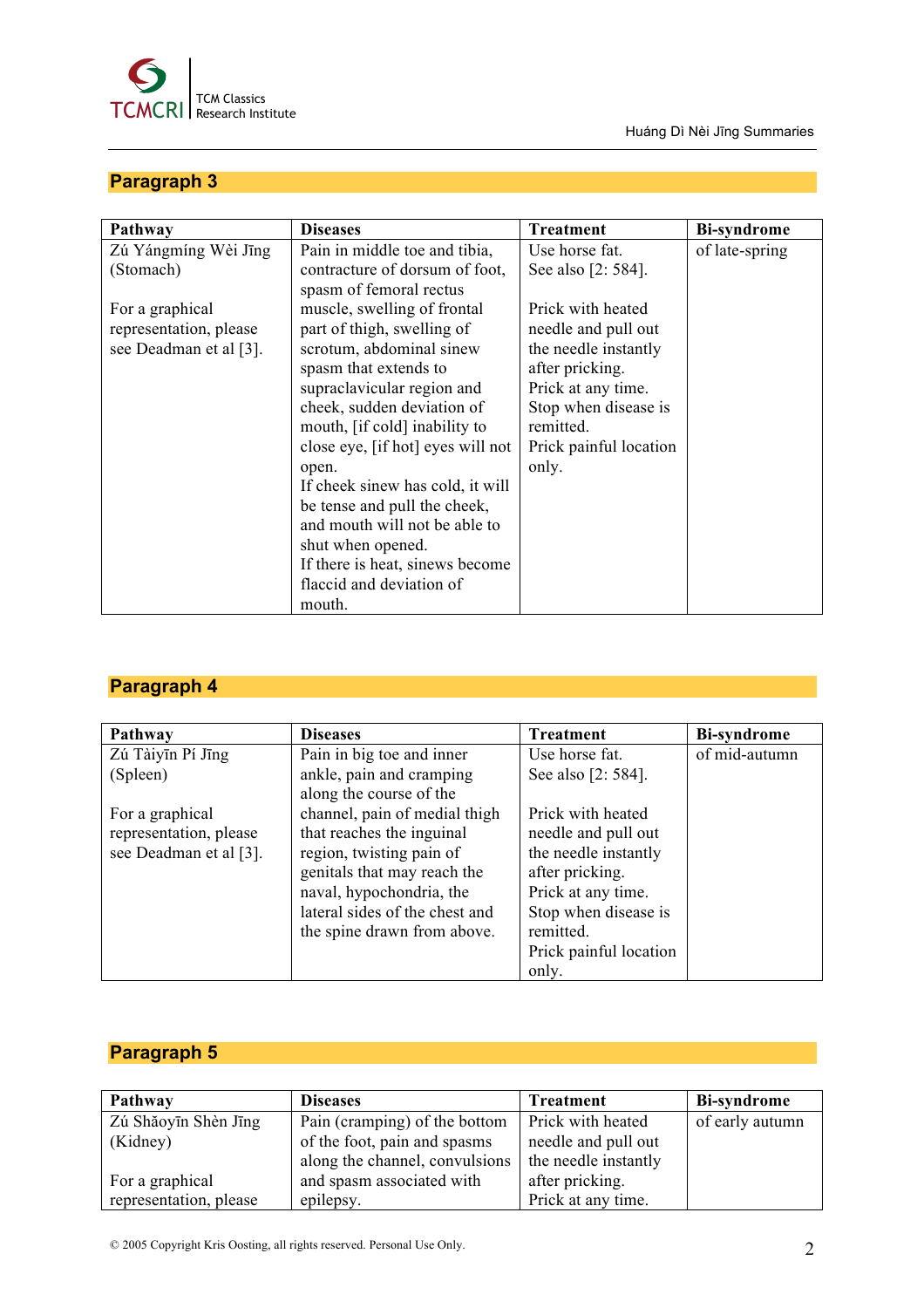

Huáng Dì Nèi Jīng Summaries

| see Deadman et al [3]. | If disease on exterior, the<br>cannot bend forward, if<br>interior, then cannot bend<br>backward. | Stop when disease is<br>remitted.<br>Prick painful location<br>only.<br>When disease on<br>inside: topical<br>application of heated<br>drugs, physical and<br>breathing exercises,<br>and medical<br>decoction. |
|------------------------|---------------------------------------------------------------------------------------------------|-----------------------------------------------------------------------------------------------------------------------------------------------------------------------------------------------------------------|
|                        |                                                                                                   |                                                                                                                                                                                                                 |
|                        |                                                                                                   | If disease $=$ frequent                                                                                                                                                                                         |
|                        |                                                                                                   | and serious, then                                                                                                                                                                                               |
|                        |                                                                                                   | cannot be cured.                                                                                                                                                                                                |

#### **Paragraph 6**

| Pathway                | <b>Diseases</b>                  | <b>Treatment</b>       | <b>Bi-syndrome</b> |
|------------------------|----------------------------------|------------------------|--------------------|
| Zú Juéyīn Gān Jīng     | Pain in big toe, pain anterior   | If spasms type: Prick  | of late autumn     |
| (Liver)                | to the medial malleolus, pain    | with heated needle     |                    |
|                        | of medial aspect of knee,        | and pull out the       |                    |
| For a graphical        | spasms and pain of medial        | needle instantly after |                    |
| representation, please | aspect of thigh, dysfunction of  | pricking.              |                    |
| see Deadman et al [3]. | genitals.                        | Prick at any time.     |                    |
|                        | If internal injury: no erection. | Stop when disease is   |                    |
|                        | If cold: retraction of genitals. | remitted.              |                    |
|                        | If heat: persistent erection.    | Prick painful location |                    |
|                        |                                  | only.                  |                    |
|                        |                                  |                        |                    |
|                        |                                  | Wash penis with        |                    |
|                        |                                  | water to reduce Qi of  |                    |
|                        |                                  | Juéyīn.                |                    |

## **Paragraph 7**

| Pathway                | <b>Diseases</b>                   | <b>Treatment</b>       | <b>Bi-syndrome</b> |
|------------------------|-----------------------------------|------------------------|--------------------|
| Shou Tàiyáng Xiăo      | Pain of little finger, pain along | If spasms type: Prick  | of mid-summer      |
| Cháng Jīng (Small      | medial aspect of elbow and        | with heated needle     |                    |
| Intestine)             | upper arm, pain along inner       | and pull out the       |                    |
|                        | side of arm en axilla, pain of    | needle instantly after |                    |
| For a graphical        | scapula that reaches the neck,    | pricking.              |                    |
| representation, please | tinnitus, a need to close the     | Prick at any time.     |                    |
| see Deadman et al [3]. | eyes for a long time before       | Stop when disease is   |                    |
|                        | being able to see clearly.        | remitted.              |                    |
|                        | When Hán in neck:                 | Prick painful location |                    |
|                        | contracture of tendon in head,    | only.                  |                    |
|                        | scrofula, swelling of neck.       |                        |                    |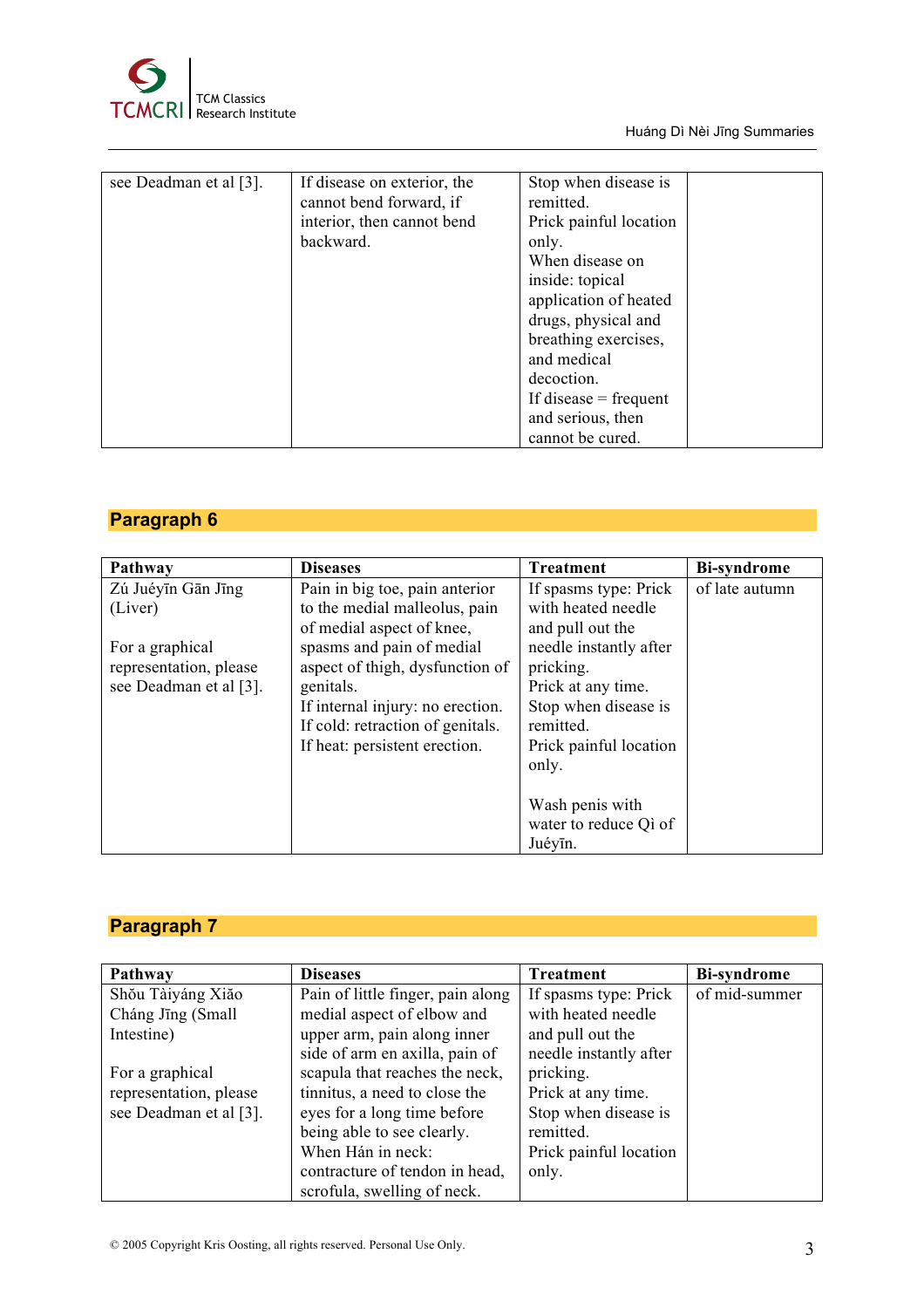

| If swelling not<br>reduced after<br>pricking, use sagittal<br>needle. |  |
|-----------------------------------------------------------------------|--|
|                                                                       |  |

### **Paragraph 8**

| Pathway                | <b>Diseases</b>                | Treatment              | <b>Bi-syndrome</b> |
|------------------------|--------------------------------|------------------------|--------------------|
| Shou Shàoyáng Sān Jiāo | Curled tongue and pain and     | If spasms type: Prick  | of late summer     |
| Jīng (Tripple Burner)  | spasms of the muscles along    | with heated needle     |                    |
|                        | the locations where the tendon | and pull out the       |                    |
| For a graphical        | channel passes.                | needle instantly after |                    |
| representation, please |                                | pricking.              |                    |
| see Deadman et al [3]. |                                | Prick at any time.     |                    |
|                        |                                | Stop when disease is   |                    |
|                        |                                | remitted.              |                    |
|                        |                                | Prick painful location |                    |
|                        |                                | only.                  |                    |

## **Paragraph 9**

| Pathway                | <b>Diseases</b>                  | <b>Treatment</b>       | <b>Bi-syndrome</b> |
|------------------------|----------------------------------|------------------------|--------------------|
| Shou Yángmíng Dà       | Pain and spasms of the           | If spasms type: Prick  | of early summer    |
| Cháng Jīng (Large      | muscles along the locations      | with heated needle     |                    |
| Intestine)             | where the tendon channel         | and pull out the       |                    |
|                        | passes, inability of lifting the | needle instantly after |                    |
| For a graphical        | shoulder and inability of        | pricking.              |                    |
| representation, please | turning the neck.                | Prick at any time.     |                    |
| see Deadman et al [3]. |                                  | Stop when disease is   |                    |
|                        |                                  | remitted.              |                    |
|                        |                                  | Prick painful location |                    |
|                        |                                  | only.                  |                    |

## **Paragraph 10**

| Pathway                | <b>Diseases</b>              | <b>Treatment</b>       | <b>Bi-syndrome</b> |
|------------------------|------------------------------|------------------------|--------------------|
| Shou Tàiyīn Fèi Jīng   | Pain and spasms of the       | If spasms type: Prick  | of mid-winter      |
| (Lung)                 | muscles along the locations  | with heated needle     |                    |
|                        | where the tendon channel     | and pull out the       |                    |
| For a graphical        | passes.                      | needle instantly after |                    |
| representation, please | When severe, then            | pricking.              |                    |
| see Deadman et al [3]. | accumulation of lumps on the | Prick at any time.     |                    |
|                        | right hypochondrium, acute   | Stop when disease is   |                    |
|                        | pain in the hypochondrium    | remitted.              |                    |
|                        | and spitting blood.          | Prick painful location |                    |
|                        |                              | only.                  |                    |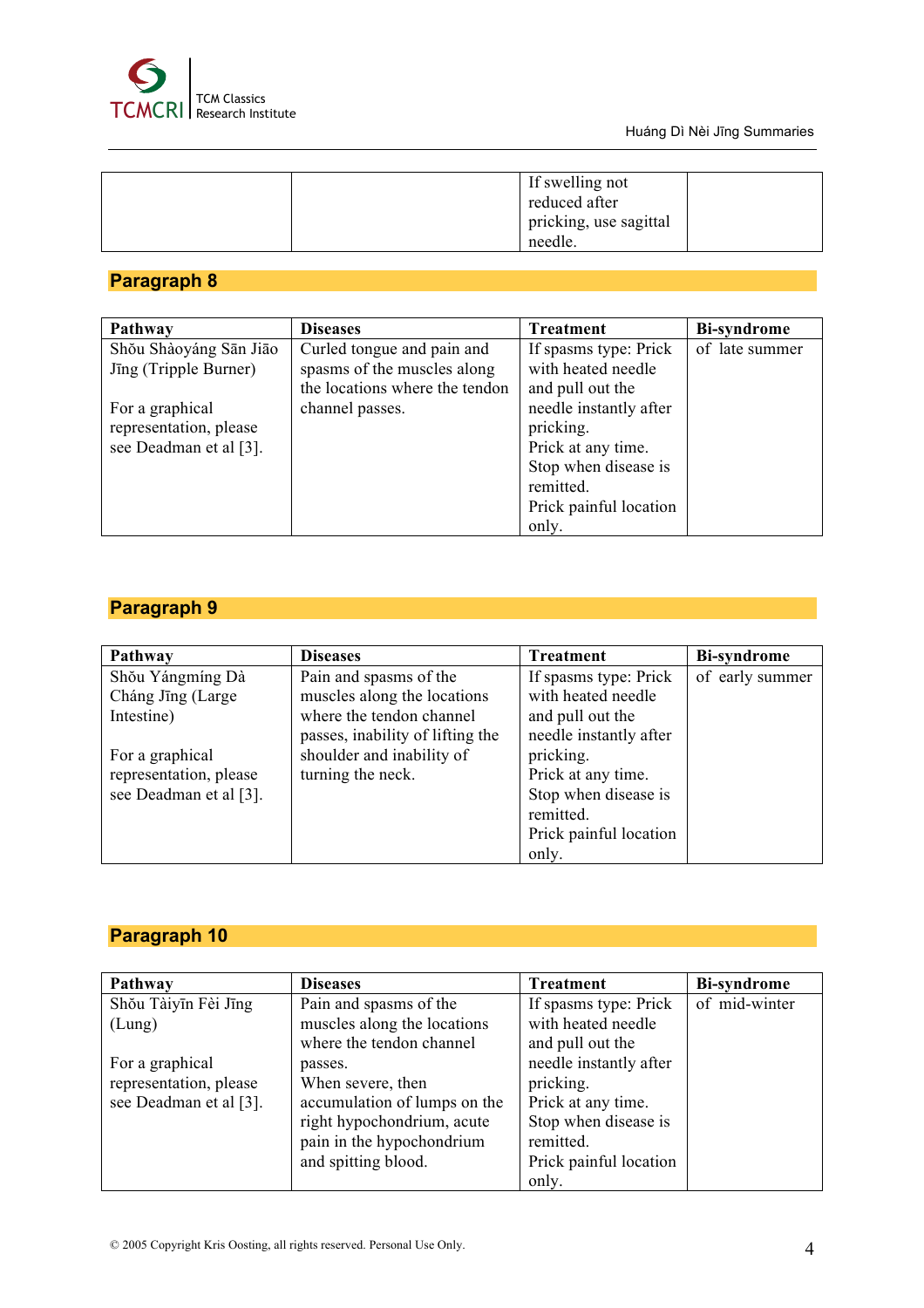

#### Huáng Dì Nèi Jīng Summaries

#### **Paragraph 11**

| Pathway                 | <b>Diseases</b>                | <b>Treatment</b>       | <b>Bi-syndrome</b> |
|-------------------------|--------------------------------|------------------------|--------------------|
| Shou Juéyīn Xīnbāo Jīng | Pain and spasms of the         | If spasms type: Prick  | of early winter    |
| (Pericardium)           | muscles along the locations    | with heated needle     |                    |
|                         | where the tendon channel       | and pull out the       |                    |
| For a graphical         | passes.                        | needle instantly after |                    |
| representation, please  | Pain of chest which causes the | pricking.              |                    |
| see Deadman et al [3].  | lumps.                         | Prick at any time.     |                    |
|                         | [3] writes: 'inverted cup      | Stop when disease is   |                    |
|                         | sensation' below the lower     | remitted.              |                    |
|                         | right ribs.                    | Prick painful location |                    |
|                         |                                | only.                  |                    |

#### **Paragraph 12**

| Pathway                | <b>Diseases</b>                 | <b>Treatment</b>       | <b>Bi-syndrome</b> |
|------------------------|---------------------------------|------------------------|--------------------|
| Shou Shăoyīn Xīn Jīng  | Pain and spasms of the          | If spasms type: Prick  | of late winter     |
| (Heart)                | muscles along the locations     | with heated needle     |                    |
|                        | where the tendon channel        | and pull out the       |                    |
| For a graphical        | passes.                         | needle instantly after |                    |
| representation, please | Contracture of chest and the    | pricking.              |                    |
| see Deadman et al [3]. | mass under the positions of     | Prick at any time.     |                    |
|                        | heart which is called fuliang.  | Stop when disease is   |                    |
|                        | When patient is spitting blood  | remitted.              |                    |
|                        | and pus and disease of fuliang, | Prick painful location |                    |
|                        | then will die.                  | only.                  |                    |

For all diseases caused by tendon channel:

- if belongs to Hán (cold): contracture of channel tendon will occur. Use heated needle.
- if belongs to Rè (heat): channel tendon will be loose and patient will be impotent. Do not use heated needle.

When channel tendon contracture is in the back: will cause the back to bend reversely. When channel tendon contracture is in the abdomen: patient will be stooping and fails to stretch ip the body.

#### **Paragraph 13**

When spasm in Zú Yángmíng Wèi Jīng and Shŏu Tàiyáng Xiăo Cháng Jīng, then distortion of face and inability to see things completely. Treatment: prick with heated needle as the method stated above.